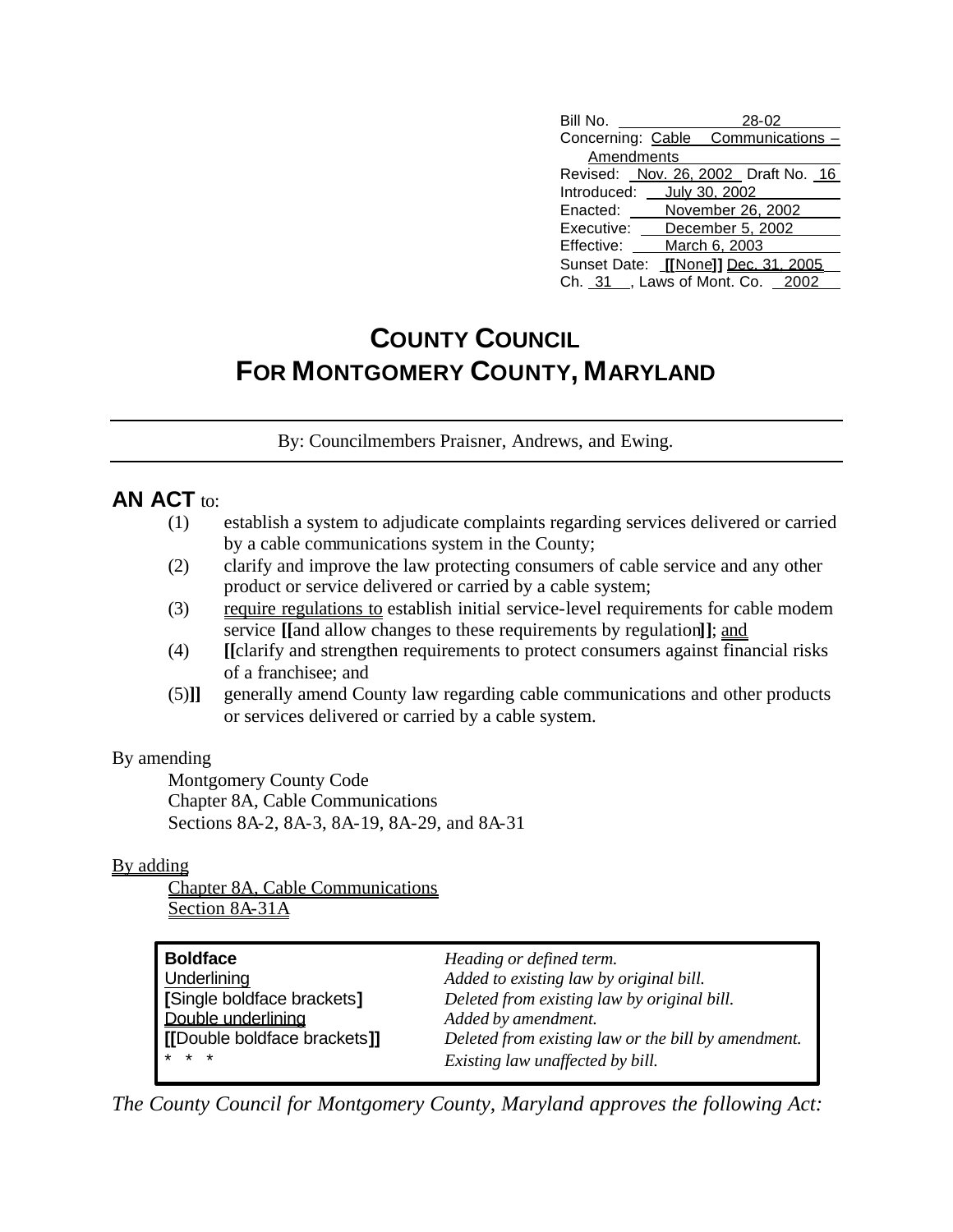# **Section 1. Sections 8A-2, 8A-3, 8A-19, 8A-29, and 8A-31 of the County Code are amended, and Section 8A-31A is added, as follows:**

## **8A-2. Intent and purposes.**

 It is the intent of the County to promote the public health, safety and general welfare by providing for the grant of one or more franchises for the construction and operation of a cable system; to provide for the regulation of each cable system by the County; to provide for the payment of fees and other valuable consideration by a franchisee to the County for the privilege of using the public rights-of-way for constructing and operating a cable system; to promote the widespread availability of cable and other communications service to County residents and businesses wherever economically feasible, including to those who reside in multifamily buildings and in rural communities; to encourage the development of cable as a means of communication between and among the members of the public and public institutions; and to encourage the provision of diverse information to the community over cable.

### **8A-3. Definitions.**

 In this Chapter, the following words and phrases have the meanings indicated in this Section.

- **[**(a)**]** \* \* \*
- **[**(b)**]** \* \* \*
- **[**(c)**]** \* \* \*
- **[**(d)**]** \* \* \*
- **[**(e)**]** \* \* \*
- *Commission* means the Cable **[[**Communications**]]** Compliance
- Commission.
- *Complaint* means a complaint concerning **cable service** or any **other product or service**.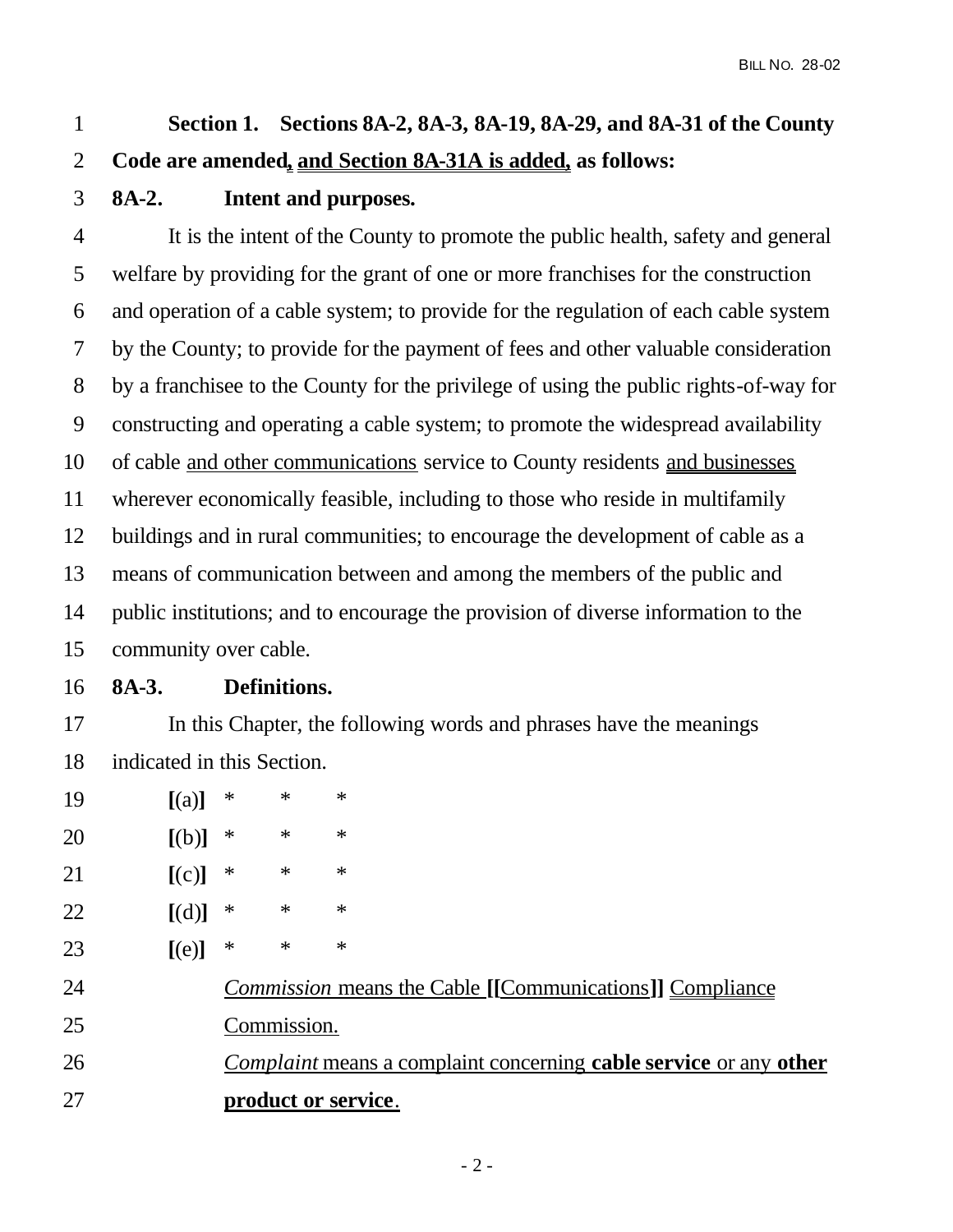| 28 | [(h)]    |        |        | County means Montgomery County, Maryland, except for the territory     |
|----|----------|--------|--------|------------------------------------------------------------------------|
| 29 |          |        |        | located in the municipalities of Barnesville, Brookeville, Chevy Chase |
| 30 |          |        |        | Village, Chevy Chase Section 3, The Town of Chevy Chase, Chevy         |
| 31 |          |        |        | Chase Section 5, Gaithersburg, Garrett Park, Glen Echo, Kensington,    |
| 32 |          |        |        | Laytonsville, Poolesville, Rockville, Somerset, Takoma Park, and       |
| 33 |          |        |        | Washington Grove. [Unless otherwise clear from the context, where      |
| 34 |          |        |        | the term "County" is used in this Chapter, it means the County         |
| 35 |          |        |        | Executive. However, where legislative approval of an activity is       |
| 36 |          |        |        | specifically required under this chapter, "County" means the County    |
| 37 |          |        |        | Executive subject to the approval of the County Council.               |
| 38 | [(i)]    | $\ast$ | $\ast$ | $\ast$                                                                 |
| 39 | [(j)]    | $\ast$ | $\ast$ | $\ast$                                                                 |
| 40 | [(k)]    | $\ast$ | $\ast$ | $\ast$                                                                 |
| 41 | [(1)]    | $\ast$ | $\ast$ | $\ast$                                                                 |
| 42 | [(m)]    | ∗      | $\ast$ | $\ast$                                                                 |
| 43 | [(n)]    | ∗      | $\ast$ | $\ast$                                                                 |
| 44 | $[$ (o)] | ∗      | $\ast$ | $\ast$                                                                 |
|    |          |        |        |                                                                        |

 **[**(p)**]** *Gross revenues* means all revenues derived by a franchisee from the operation of its cable system **[**within**]** in the County, including revenues derived from cable service, home shopping channels, institutional services, rental or lease of equipment, installation fees, **[**or**] [[ [ ]]** or ancillary services**[[ ] ]][[**, or programming**]][[**, and any **other product or service]]**. **[**(q)**]** *Institutional services* means video, audio, data, and other transmission services provided by a franchisee to institutional users on an individual application, private channel basis, including**[**,**]** two-way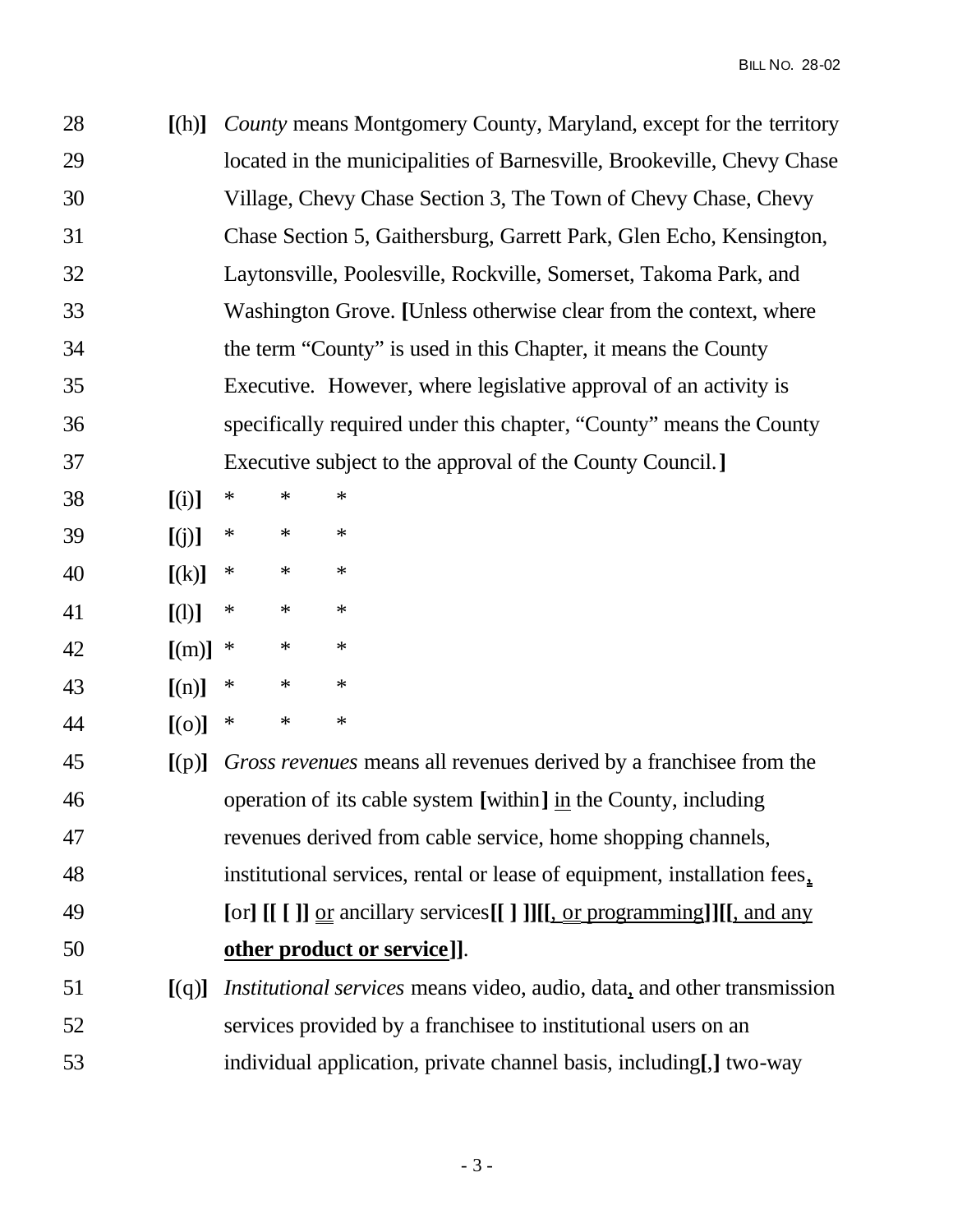- video, audio, or digital signals among institutions, or from institutions to residential subscribers.
- **[**(r)**]** \* \* \*

 *Other product or service* means any product or service that is not a **cable service** but uses any facility or equipment constructed, installed, maintained, operated, or occupying the public rights-of-way under a franchise issued under this Chapter, notwithstanding how the service or product is characterized or regulated under federal law. *Other product or service* may include one-way or interactive video, audio, data (including cable modem), and information services. **[[**To encourage earlier deployment of **cable service** and *other products and services*, a **franchise agreement** may include a contractual agreement between the franchisee and the County to treat any *other product or service* according to the same terms and conditions that the **franchise** applies to **cable service**. Unless a **franchise agreement** includes an enforceable contractual provision to treat the *other product or service* as a **cable service**, the **franchisee** must not demand, collect, or retain any subscriber fees or other compensation for any *other product or service* unless the **franchisee** provided that *product or service* under a separate franchise granted under Chapter 49.**]] [**(s)**]** \* \* \* **[**(t)**]** \* \* \* **[**(u)**]** \* \* \* **[**(v)**] [[**\* \* \***]]** *Subscriber* means any person who legally receives

 any **cable service** or **other product or service** provided by a **[[**cable system**]] franchisee**, but does not include persons who receive not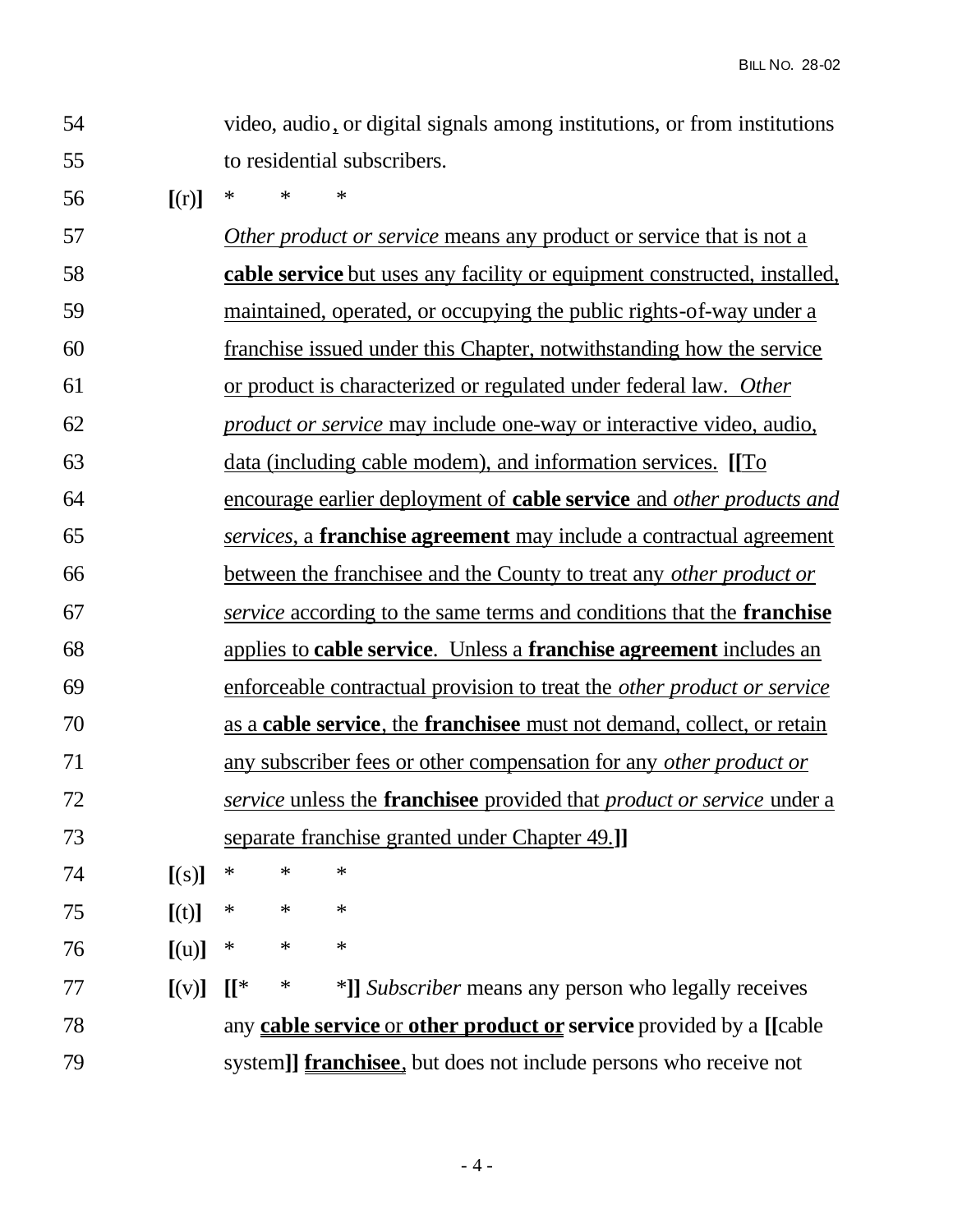BILL NO. 28-02

| 80  |        | more than two channels of non-commercial closed circuit video                   |
|-----|--------|---------------------------------------------------------------------------------|
| 81  |        | service which is not made available to the general public.                      |
| 82  |        | $[(w)]$ System malfunction means an equipment or facility failure that results  |
| 83  |        | in the loss of satisfactory service on one or more channels. A                  |
| 84  |        | malfunction is <u>a</u> <i>major malfunction</i> if it affects 11 or more       |
| 85  |        | subscribers.                                                                    |
| 86  | [(x)]  | $\ast$<br>$\ast$<br>$\ast$                                                      |
| 87  | [(y)]  | $\ast$<br>$\ast$<br>$\ast$                                                      |
| 88  | [(z)]  | [ <i>User</i> means a person [utilizing a cable system's facilities for         |
| 89  |        | purposes of transmission of materiall who uses any facility or                  |
| 90  |        | equipment constructed, installed, maintained, operated, or occupying            |
| 91  |        | the public rights-of-way under a franchise issued under this Chapter to         |
| 92  |        | provide any cable service, other product or service, or information             |
| 93  |        | to subscribers or [others] <u>any other person</u> .]] $*$ * *                  |
| 94  | 8A-19. | <b>Security deposit.</b>                                                        |
| 95  | (a)    | The <b>franchisee</b> must post with the County, and maintain at all times      |
| 96  |        | during the term of the <b>franchise</b> , a cash security deposit [in] [[of not |
| 97  |        | <u>less than 1.25 percent of the franchisee's total gross revenues during</u>   |
| 98  |        | the preceding 4 quarters, or]] in the amount specified in the <b>franchise</b>  |
| 99  |        | <b>agreement</b> [before the <b>franchise</b> is effective] [[, whichever is    |
| 100 |        | greater]]. The County must hold the security deposit as security for:           |
| 101 |        | (1)<br>faithful performance of all applicable provisions of law and the         |
| 102 |        | franchise agreement;                                                            |
| 103 |        | compliance with all orders, permits, and directions of the<br>(2)               |
| 104 |        | County; and                                                                     |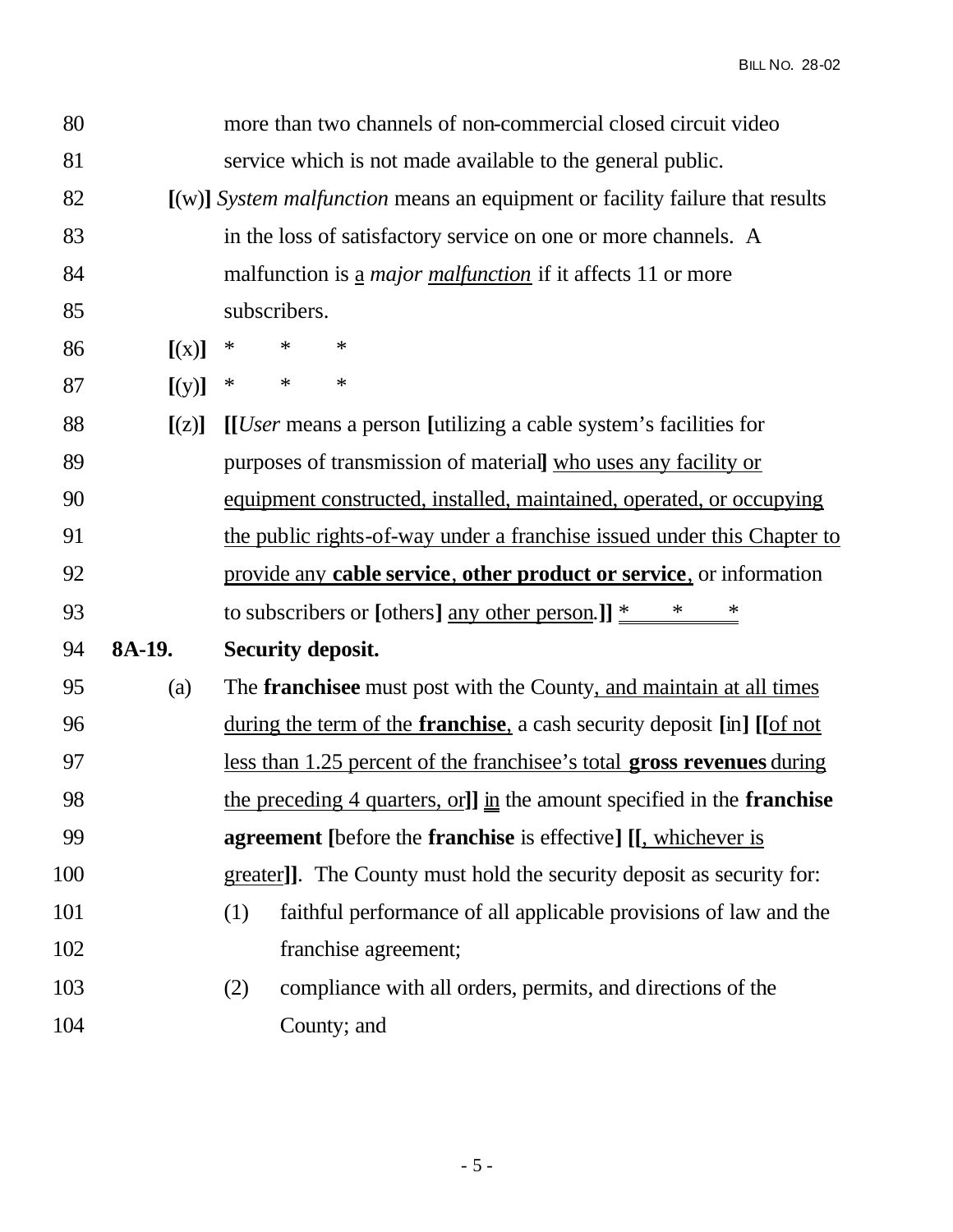| 105 |        | (3) | payment by the franchise of any claims, liens, or taxes due to                   |
|-----|--------|-----|----------------------------------------------------------------------------------|
| 106 |        |     | the County because of the construction, operation or                             |
| 107 |        |     | maintenance of the system.                                                       |
| 108 |        |     | ∗<br>$\ast$<br>∗                                                                 |
| 109 | (g)    |     | <u>The requirements of this Section may be waived only [[by resolution</u>       |
| 110 |        |     | <u>adopted by the Council] with the Council's approval.</u>                      |
| 111 | 8A-29. |     | Administration.                                                                  |
| 112 |        |     | $\ast$<br>$\ast$<br>∗                                                            |
| 113 | (b)    |     | The County Executive [has responsibility for the administration]                 |
| 114 |        |     | [[, and the <b>Commission</b> to the extent authorized in Section 8A-31,]]       |
| 115 |        |     | <u>must</u> administer and [enforcement of] enforce this Chapter and any         |
| 116 |        |     | <b>franchise agreement</b> [ <i>[according to policies adopted or enacted by</i> |
| 117 |        |     | the Council]], including:                                                        |
| 118 |        | (1) | adjusting any rate of interest, fee, bond, or insurance coverage                 |
| 119 |        |     | amount [in] to comply with the highest minimum requirements                      |
| 120 |        |     | of this Chapter or [in] a <b>franchise agreement</b> [[, or that the             |
| 121 |        |     | <b>Executive or the Commission find are necessary to protect</b>                 |
| 122 |        |     | consumers]];                                                                     |
| 123 |        | (2) | except as provided in Section 8A-31A, establishing procedures                    |
| 124 |        |     | for [the conduct of] conducting public hearings and other                        |
| 125 |        |     | proceedings required by this Chapter or a franchise                              |
| 126 |        |     | agreement;                                                                       |
| 127 |        | (3) | except as provided in Section 8A-31A, conducting public [[or                     |
| 128 |        |     | complaint-adjudication]] hearings, including designating                         |
| 129 |        |     | hearing officers;                                                                |
| 130 |        | (4) | adopting [of] regulations under method (2) to implement                          |
| 131 |        |     | federal law, this Chapter, and all franchise agreements, except                  |
|     |        |     |                                                                                  |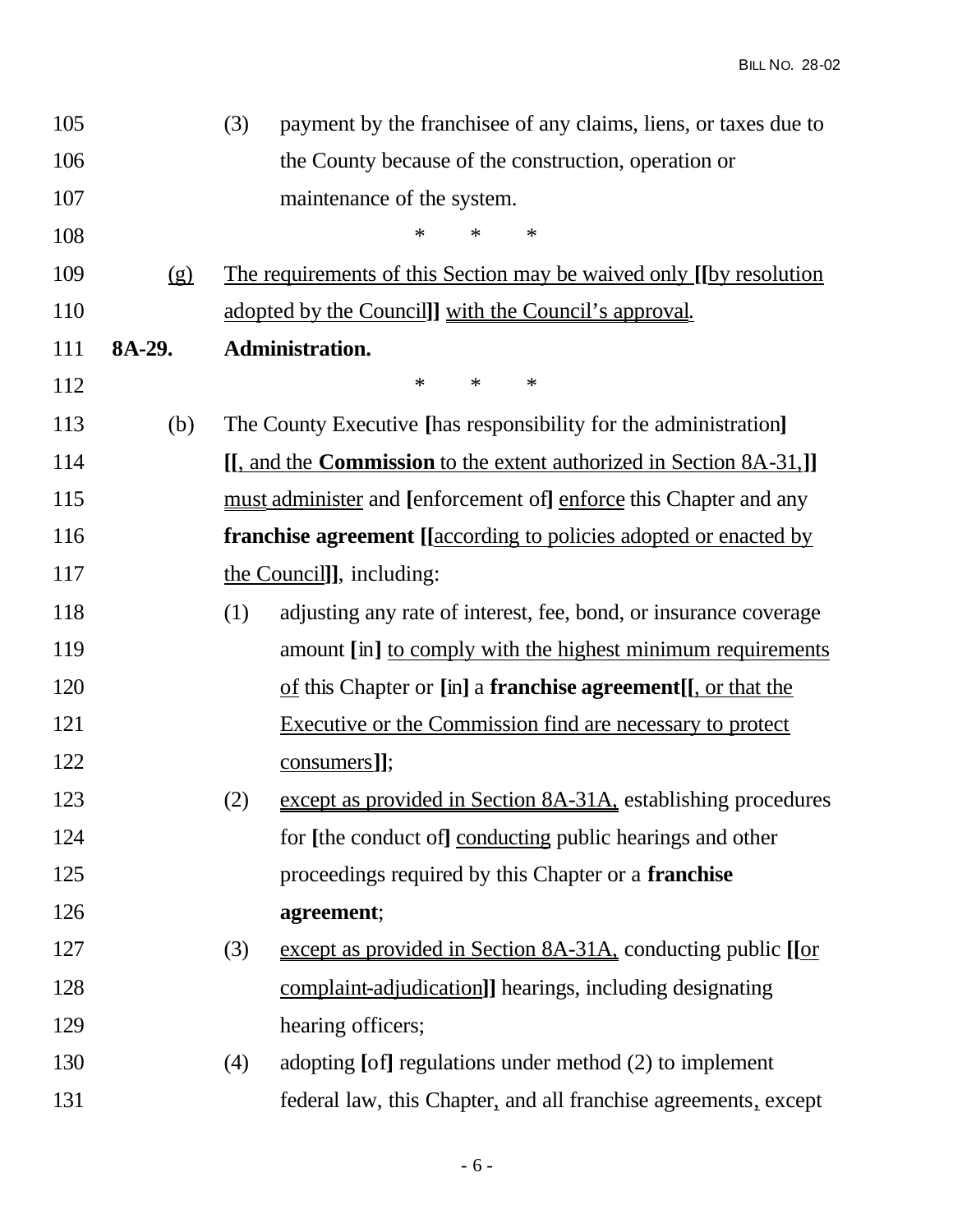| 132 |          | that the Executive must issue regulations establishing                      |
|-----|----------|-----------------------------------------------------------------------------|
| 133 |          | application filing fees [must be] under method (3);                         |
| 134 |          | $\ast$<br>∗<br>∗                                                            |
| 135 | (c)      | Actions by the <b>County Executive</b> in the following matters are subject |
| 136 |          | to approval and modification by the <b>Council</b> :                        |
| 137 |          | $\ast$<br>$\ast$<br>∗                                                       |
| 138 | 8A-31.   | <b>Cable Communications [Advisory Committee] [[Commission]]</b>             |
| 139 |          | <b>Advisory Committee.</b>                                                  |
| 140 | (a)      | [A] <i>Established.</i> The Cable Communications [Advisory Committee]       |
| 141 |          | [[Commission]] Advisory Committee is established to provide advice          |
| 142 |          | and recommendations on the administration of this Chapter and any           |
| 143 |          | <b>franchise agreement</b> or application[[; adjudicate complaints]         |
| 144 |          | involving cable service or any other product or service or alleged          |
| 145 |          | violation of this Chapter, and establish and enforce service level          |
| 146 |          | <u>requirements</u> for these services].                                    |
| 147 | [[[]]    |                                                                             |
| 148 | (b)      | The Cable Communications Advisory Committee should meet                     |
| 149 |          | quarterly or on a more frequent basis if requested by the County            |
| 150 |          | Executive or County Council or if the chairperson or Committee              |
| 151 |          | determines it necessary.[[ ] ]]                                             |
| 152 | [(c)]    |                                                                             |
| 153 | [[(b)]   | <u>Membership.</u>                                                          |
| 154 |          | <u>(1)</u> ]]                                                               |
| 155 | $\Omega$ | The [[ [ ]] Cable Communications Advisory Committee [[ ] ]]                 |
| 156 |          | [[Commission]] must [be composed of] include at least 13 and not            |
| 157 |          | more than 19 voting members appointed by the County Executive and           |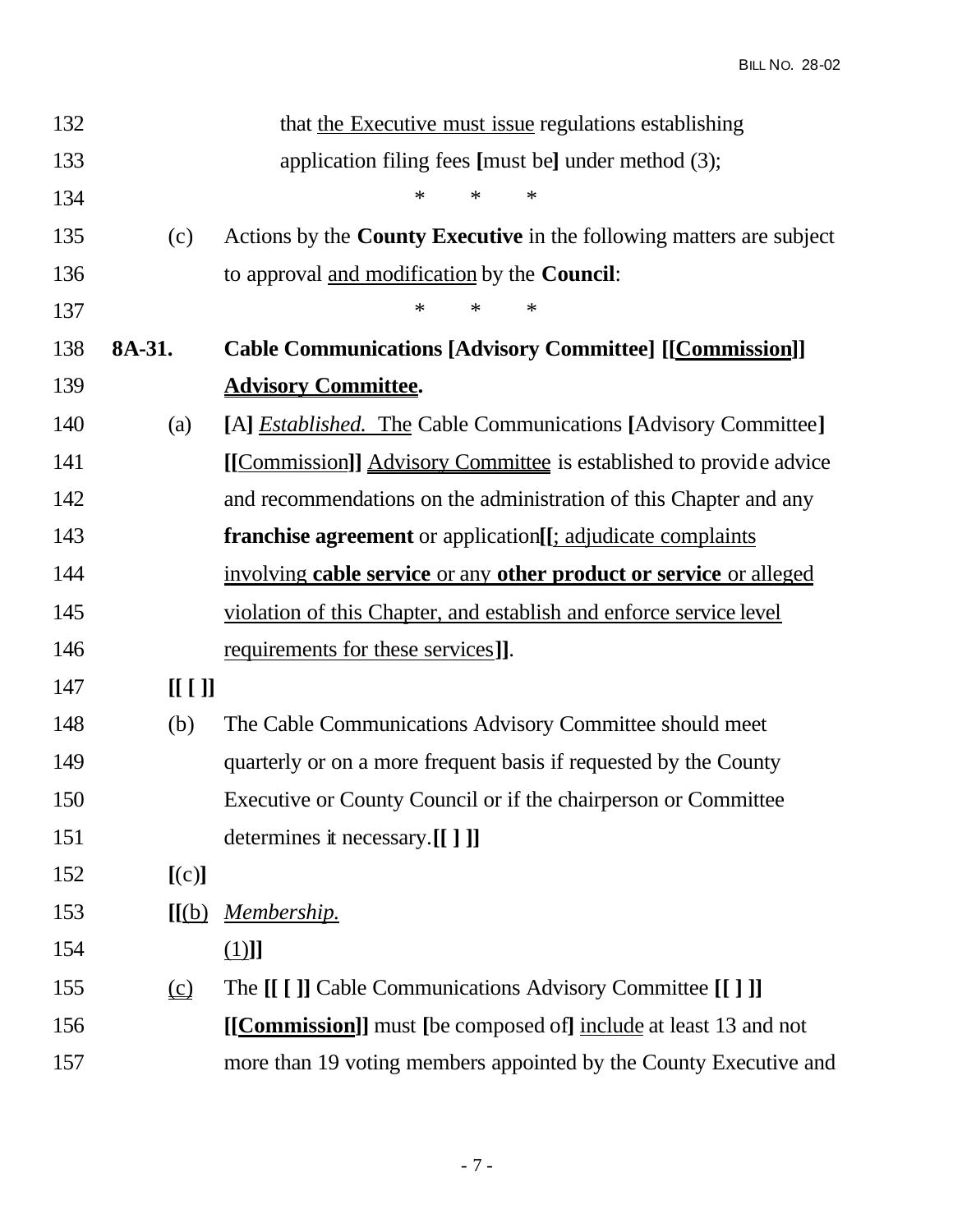| 158 | confirmed by the Council [for 3-year terms.] [[, including:]] <u>for 3-year</u>             |  |
|-----|---------------------------------------------------------------------------------------------|--|
| 159 | terms.                                                                                      |  |
| 160 | [[[]]                                                                                       |  |
| 161 | (d)<br>The membership must include [[ ] ]                                                   |  |
| 162 | [[(A)]]                                                                                     |  |
| 163 | one representative selected by the Montgomery County Chapter of the                         |  |
| 164 | Maryland Municipal League[,];                                                               |  |
| 165 | [[(B)]]                                                                                     |  |
| 166 | one representative selected by the City of Rockville [.]; and                               |  |
| 167 | [[(C)]]                                                                                     |  |
| 168 | one representative selected by the City of Takoma Park.                                     |  |
| 169 | The <b>Commission</b> must include 1 or 2 non-voting members<br>[[(2)]                      |  |
| 170 | appointed by the Executive and confirmed by the Council who                                 |  |
| 171 | represent the cable communications industry. A Commissioner                                 |  |
| 172 | appointed under this paragraph must not participate in the                                  |  |
| 173 | adjudication of a complaint.                                                                |  |
| 174 | $\Box$                                                                                      |  |
| 175 | The [membership] [[Commissioners]] members annually must [annually]                         |  |
| 176 | elect the chairperson and vice chairperson of the [Committee]                               |  |
| 177 | [[Commission]] Committee. A person must not serve more than 2                               |  |
| 178 | consecutive terms as chairperson.                                                           |  |
| 179 | [(e)]                                                                                       |  |
| 180 | [[(3)]]                                                                                     |  |
| 181 | $[[\underline{(4)}]]$                                                                       |  |
| 182 | [Members] [[Commissioners]] Members are subject to [the provisions]<br>$\underline{\omega}$ |  |
| 183 | of] Chapter 19A, except that [ <u>[a voting member or prospective</u>                       |  |
| 184 | member of the Commission must file a limited public]] financial                             |  |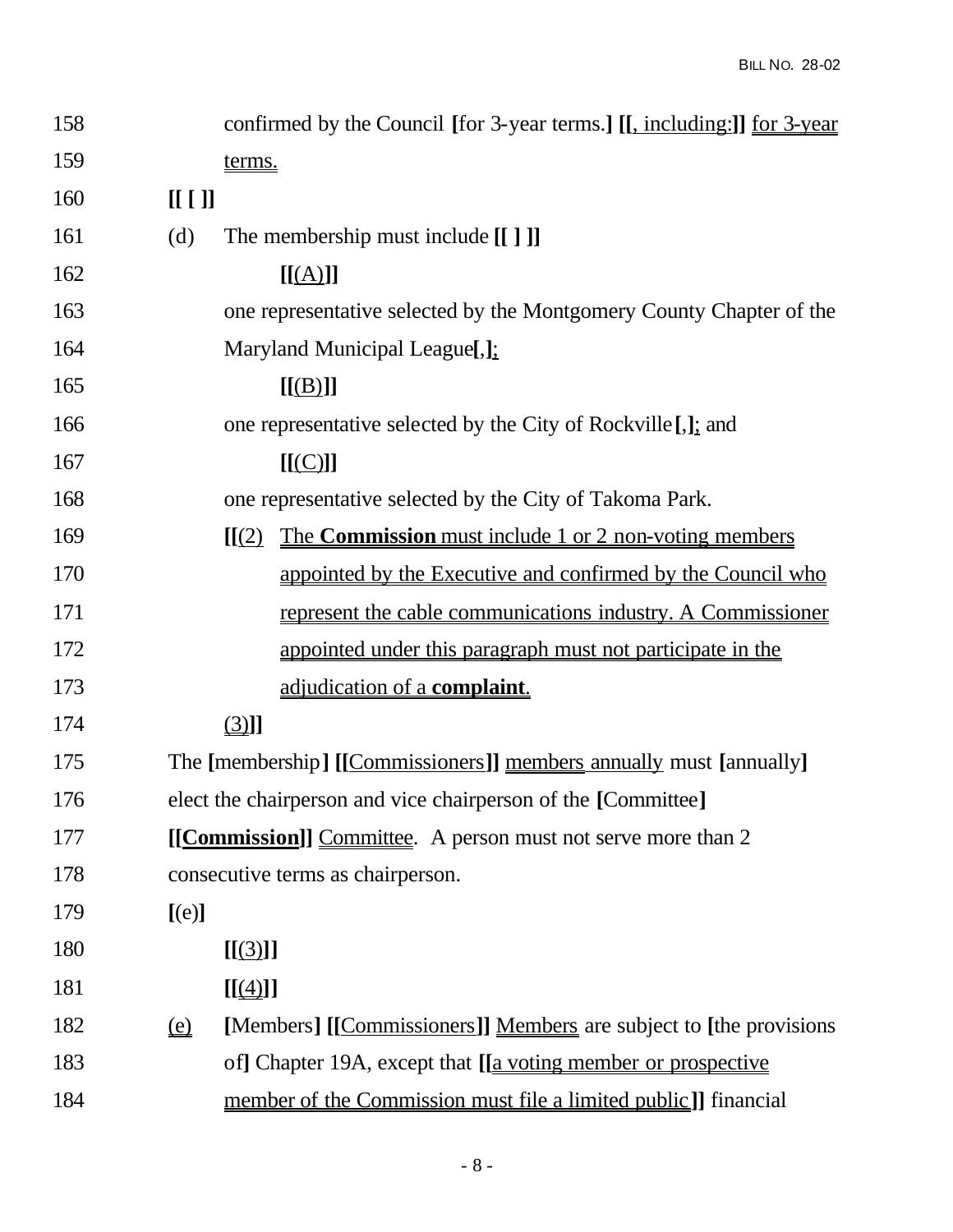| 185 |                                                   | disclosure [[statements are limited to]] [[statement regarding any]]                      |
|-----|---------------------------------------------------|-------------------------------------------------------------------------------------------|
| 186 |                                                   | statements are confidential and limited to communications-related                         |
| 187 |                                                   | activities and interests. [[The]] [[Each voting and non-voting member                     |
| 188 |                                                   | or prospective member of the Commission also must file a                                  |
| 189 |                                                   | confidential financial disclosure statements[[are confidential]] [as                      |
| 190 |                                                   | provided under law].]]                                                                    |
| 191 |                                                   | $\ast$<br>∗<br>$\ast$                                                                     |
| 192 | <u>8A-31A.</u>                                    | <b>Cable Compliance Commission.</b>                                                       |
| 193 |                                                   | <b>Established.</b> The Cable Compliance Commission is established to                     |
| 194 |                                                   | adjudicate subscriber complaints involving customer cable service or                      |
| 195 |                                                   | any other product or service.                                                             |
| 196 | $\underline{\underline{\left(\mathbf{b}\right)}}$ | <u>Membership. The Commission is comprised of 5 voting members</u>                        |
| 197 |                                                   | appointed by the County Executive and confirmed by the County                             |
| 198 |                                                   | <u>Council. Each appointee must be appointed to a 3-year term. The</u>                    |
| 199 |                                                   | Commission should include:                                                                |
| 200 |                                                   | a cable television service subscriber;<br>$\underline{\underline{11}}$                    |
| 201 |                                                   | a broadband Internet service subscriber;<br>$\underline{\textcircled{2}}$                 |
| 202 |                                                   | $\underline{\textcircled{3}}$<br>an individual with general business experience; and      |
| 203 |                                                   | (4)<br>an individual with technical experience in communications.                         |
| 204 | $\underline{\underline{(c)}}$                     | <b>Officers.</b> The Commissioners annually must elect a chair and vice                   |
| 205 |                                                   | chair of the Commission. An individual must not serve more than 2                         |
| 206 |                                                   | <u>consecutive terms as chair.</u>                                                        |
| 207 |                                                   | <i><u><b>Insufficient initial quorum. The Executive must appoint 5 members of</b></u></i> |
| 208 |                                                   | the Commission and submit the appointments for confirmation by the                        |
| 209 |                                                   | <u>Council by March 15, 2003. If the Council has not confirmed at least</u>               |
| 210 |                                                   | 3 appointees by May 15, 2003, the Cable Communications Advisory                           |
| 211 |                                                   | <u>Committee established under Section 8A-31 must perform the</u>                         |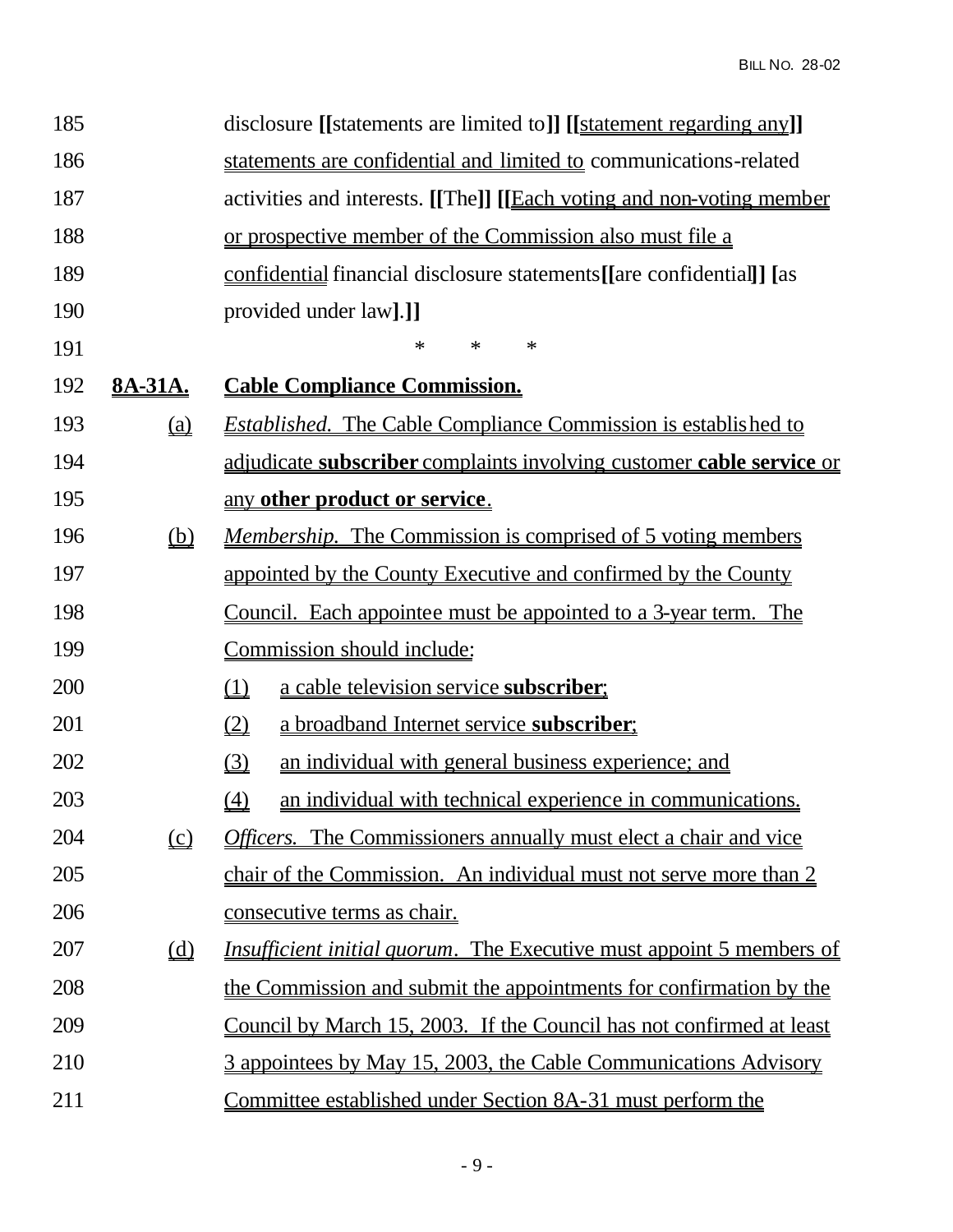| 212 |                      |                              | functions of the Commission until at least 3 members of the                |
|-----|----------------------|------------------------------|----------------------------------------------------------------------------|
| 213 |                      |                              | Commission are confirmed by the Council.                                   |
| 214 | $\underline{\Omega}$ |                              | <i>Ethics.</i> Each member of the Commission is subject to Chapter 19A,    |
| 215 |                      |                              | except that the member or prospective member must file a limited           |
| 216 |                      |                              | <u>public financial disclosure statement regarding any communication-</u>  |
| 217 |                      |                              | <u>related activities and interests and a full confidential financial</u>  |
| 218 |                      | <u>disclosure</u> statement. |                                                                            |
| 219 | [[(c)]               |                              | <b>Duties.</b> Notwithstanding any franchise provision or subscriber or    |
| 220 |                      |                              | user agreement to the contrary, the Commission must:                       |
| 221 |                      | (1)                          | decide a complaint, including any complaint alleging a                     |
| 222 |                      |                              | violation of this Chapter, a <b>franchise</b> , a regulation issued by the |
| 223 |                      |                              | <b>Commission</b> or the <b>Executive</b> , or any]] [[other legal]        |
| 224 |                      |                              | requirement]] [[applicable provision of Chapter 11 (Consumer               |
| 225 |                      |                              | <u>Protection), including, for example, a complaint filed by a</u>         |
| 226 |                      |                              | subscriber]] [[or]] [[, user, or]] [[by]] [[the Department of              |
| 227 |                      |                              | <u>Technology Services]</u> [[on behalf of the County, one or more         |
| 228 |                      |                              | individuals, or the public, I [[alleging that:]]                           |
| 229 |                      |                              | <u>[[(A) a franchise failed to comply with customer service</u>            |
| 230 |                      |                              | standards in this Chapter or any stricter standard                         |
| 231 |                      |                              | established in the <b>franchise</b> or by the <b>Commission</b> or         |
| 232 |                      |                              | <b>Executive</b> regulation, or adopted by the <b>Council</b> by           |
| 233 |                      |                              | <u>resolution;</u>                                                         |
| 234 |                      | <u>(B)</u>                   | a franchise failed to provide the highest level of cable                   |
| 235 |                      |                              | or other products or service required by this Chapter,                     |
| 236 |                      |                              | <b>Commission</b> regulations, a <b>franchise</b> , or any other legal     |
| 237 |                      |                              | requirement; or]]                                                          |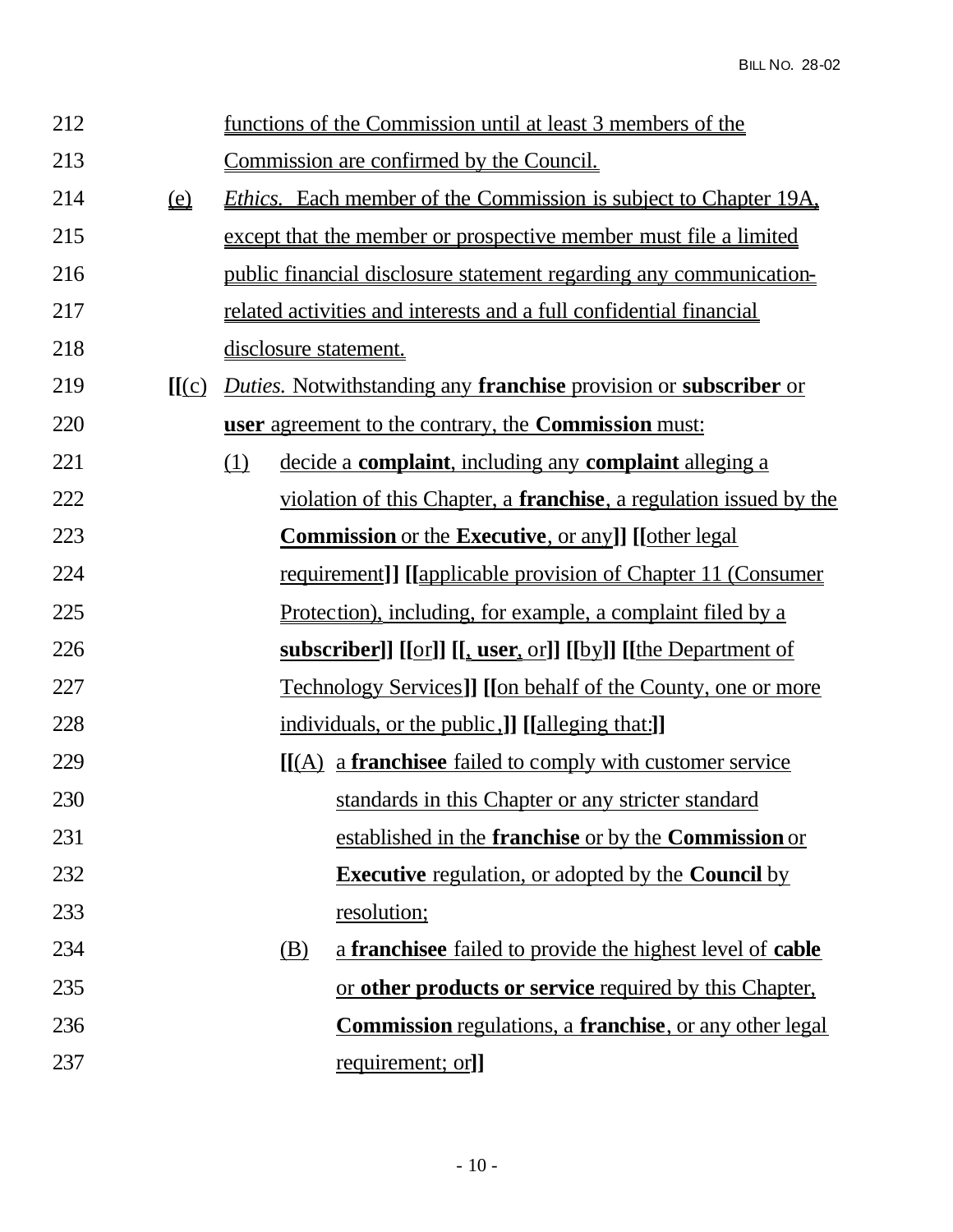| 238 |                               |                  | <u>[[(C) a franchisee]]</u> [[engaged]] [[violated Section 8A-15 by        |
|-----|-------------------------------|------------------|----------------------------------------------------------------------------|
| 239 |                               |                  | engaging in an anti-competitive actions]] [[affecting the]]                |
| 240 |                               |                  | [[public or another County cable <b>franchisee</b> ]] [[a current          |
| 241 |                               |                  | or prospective <b>subscriber</b> or <b>user</b> ;                          |
| 242 |                               | (2)              | issue regulations under method (2) to implement this Chapter               |
| 243 |                               |                  | and protect consumers, including minimum requirements for                  |
| 244 |                               |                  | levels of service and customer service for <b>cable service</b> and any    |
| 245 |                               |                  | other product or service;                                                  |
| 246 |                               | (3)              | review the annual cable communications plan required under                 |
| 247 |                               |                  | Section 8A-28 and make budget recommendations to the                       |
| 248 |                               |                  | <b>Executive</b> and the <b>Council</b> regarding the plan and the         |
| 249 |                               |                  | <b>Commission's operations; and</b>                                        |
| 250 |                               | $\left(4\right)$ | report at least annually to the <b>Executive</b> and <b>Council</b> on the |
| 251 |                               |                  | <b>Commission's</b> activities and any recommendations for                 |
| 252 |                               |                  | improving the law, regulations, and cable and other products               |
| 253 |                               |                  | and services to County residents and businesses.]                          |
| 254 | [[(d)]]                       |                  |                                                                            |
| 255 | $\underline{\textcircled{f}}$ |                  | <b>Authority.</b> The <b>Commission</b> may:                               |
| 256 |                               |                  | [[(1) Order the county cable administrator or the County's Chief           |
| 257 |                               |                  | Information Officer to take]] [[Take any action that the                   |
| 258 |                               |                  | <b>Commission</b> decides is necessary to enforce customer-service         |
| 259 |                               |                  | and other requirements of this Chapter or Chapter 11                       |
| 260 |                               |                  | <u>(Consumer Protection), a regulation, or a franchise.</u>                |
| 261 |                               | (2)              | Impose any penalty or sanction that the County could impose                |
| 262 |                               |                  | under this Chapter or Chapter 11, a regulation issued under]               |
| 263 |                               |                  | <u>[[this]] [[either Chapter, or a franchise agreement]] [[. The</u>       |
| 264 |                               |                  | <b>Council</b> must approve any <b>Commission</b> order to revoke,         |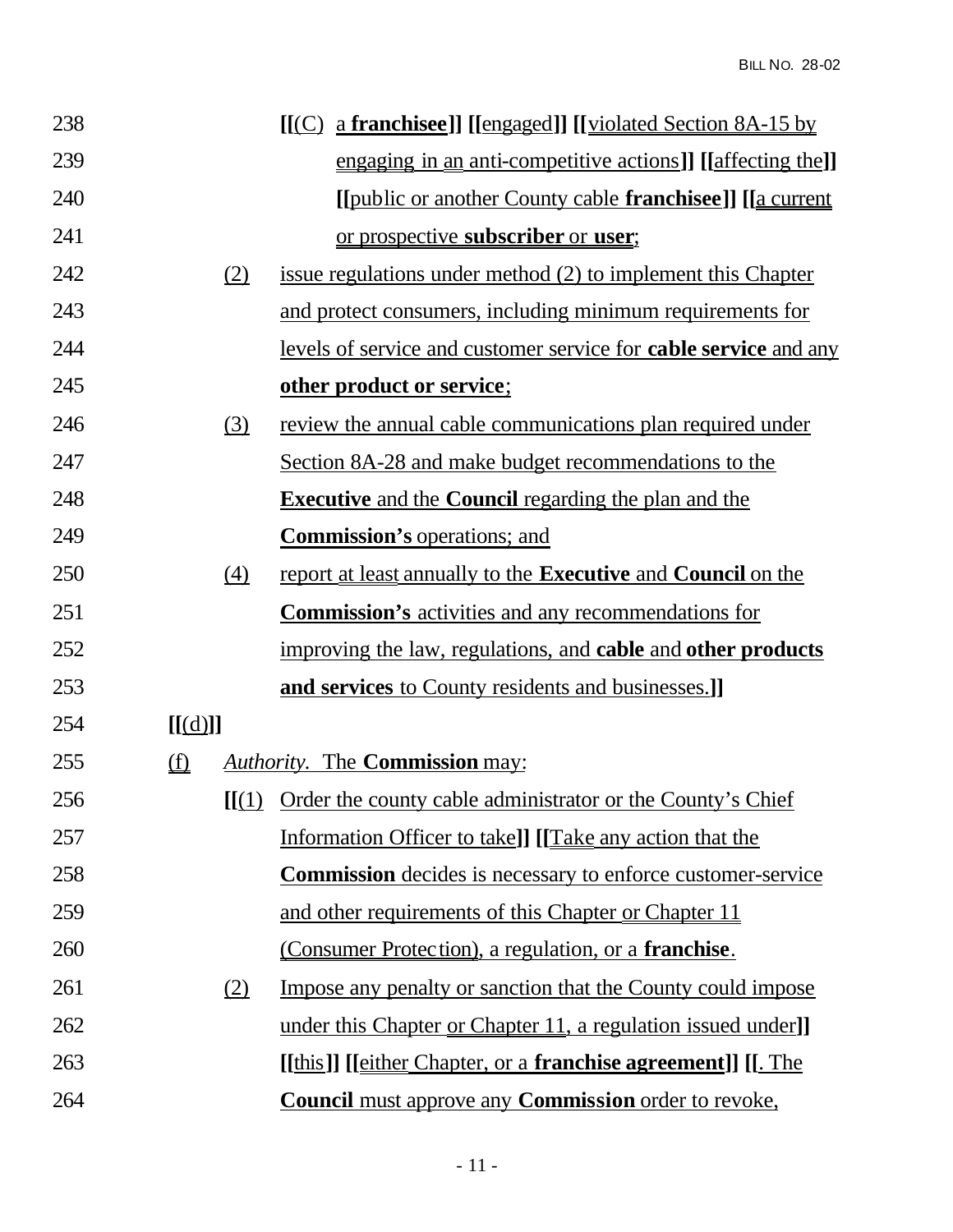| 265 |                      |                               | reduce]] [[, except revoking, reducing the term of, or otherwise             |
|-----|----------------------|-------------------------------|------------------------------------------------------------------------------|
| 266 |                      |                               | <u>modifying a franchise]] [[, or to]][[.]] [[The Commission may</u>         |
| 267 |                      |                               | <u>require</u> ]]                                                            |
| 268 |                      | $\underline{\underline{u}}$   | <u>Require a franchise to provide a refund [[or other payment]]</u>          |
| 269 |                      |                               | to [[all customers in the County who receive the particular                  |
| 270 |                      |                               | <b>cable service</b> or <b>other product or service</b> that was the subject |
| 271 |                      |                               | <u>of a <b>complaint</b>]</u> a complainant.                                 |
| 272 |                      | [[(3)]]                       |                                                                              |
| 273 |                      | $\underline{\textcircled{2}}$ | Appoint a qualified person to mediate a case if the complainant              |
| 274 |                      |                               | <u>[[(which may include the County)]] and respondent agree to</u>            |
| 275 |                      |                               | binding or non-binding mediation. A consent order resulting                  |
| 276 |                      |                               | from mediation and approved by the <b>Commission</b> is an order of          |
| 277 |                      |                               | the <b>Commission</b> . If the mediator or the <b>Commission</b> finds that  |
| 278 |                      |                               | the parties are not likely to agree to a mediated consent order              |
| 279 |                      |                               | within a reasonable time, the <b>Commission</b> must decide the              |
| 280 |                      |                               | case.                                                                        |
| 281 |                      | [[(4)]]                       |                                                                              |
| 282 |                      | $\underline{\textcircled{3}}$ | <u>Order a <b>franchisee</b> [[or claimant]] to pay damages of up to</u>     |
| 283 |                      |                               | \$1,000 to a person injured or aggrieved by the <b>franchisee's</b>          |
| 284 |                      |                               | actions. This limit applies separately to each violation.                    |
| 285 | [[(e)]]              |                               |                                                                              |
| 286 | $\underline{\Omega}$ |                               | <u>Hearing Procedures.</u>                                                   |
| 287 |                      | <u>(1)</u>                    | The Administrative Procedures Act (Article II of Chapter 2A)                 |
| 288 |                      |                               | applies to a complaint filed with the <b>Commission</b> and governs          |
| 289 |                      |                               | the <b>Commission's</b> hearings and decisions, unless otherwise             |
| 290 |                      |                               | expressly provided in this Chapter. The <b>Commission</b> may                |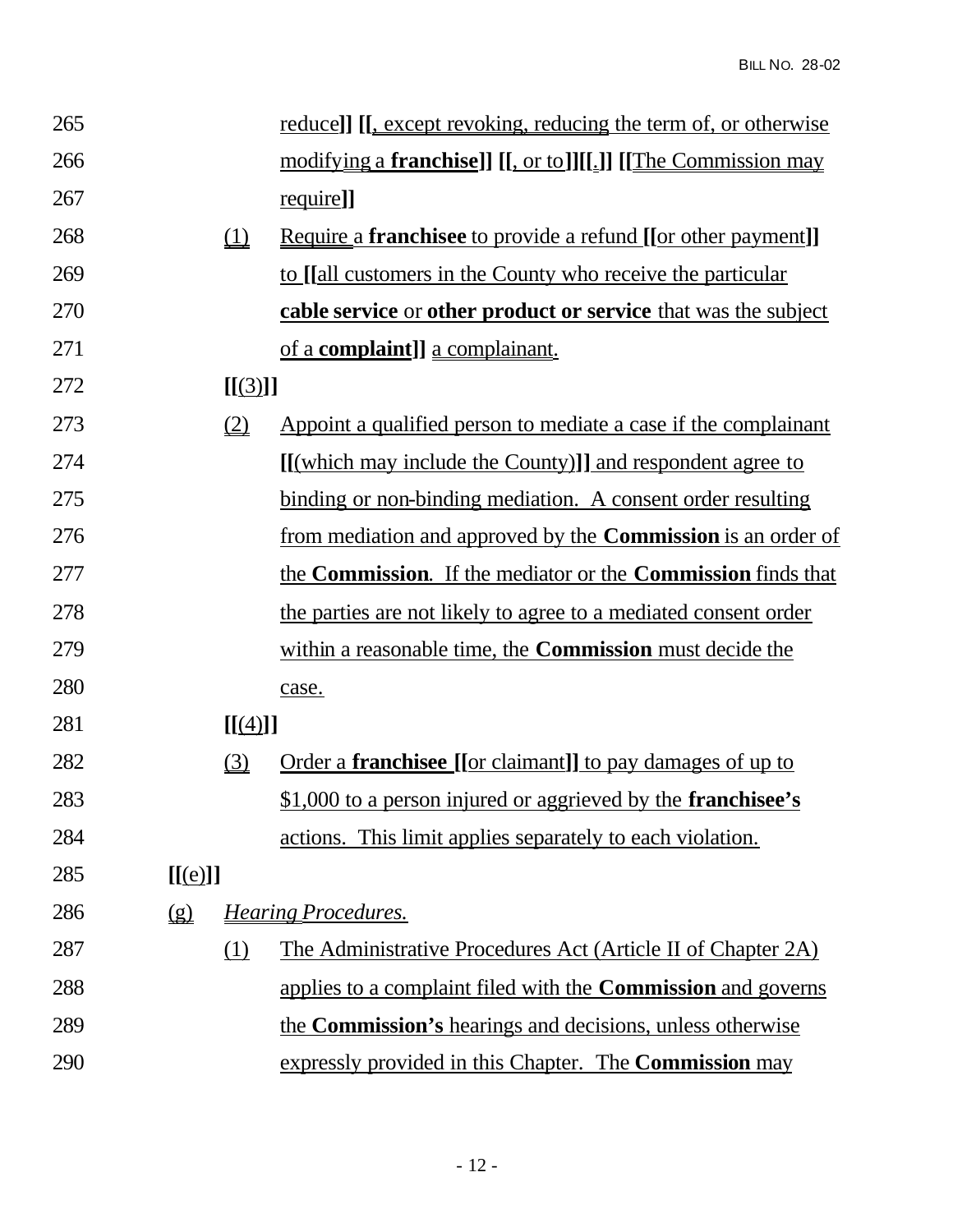| 291 |                                |                               | issue procedural rules under method (2) to implement this                       |
|-----|--------------------------------|-------------------------------|---------------------------------------------------------------------------------|
| 292 |                                |                               | subsection.                                                                     |
| 293 |                                | (2)                           | <u>Before filing a complaint with the <b>Commission</b>, a complainant</u>      |
| 294 |                                |                               | must file the complaint with the county cable administrator. If                 |
| 295 |                                |                               | the cable administrator is unable to resolve the complaint to the               |
| 296 |                                |                               | complainant's satisfaction within 30 days, the complainant may                  |
| 297 |                                |                               | file the complaint with the <b>Commission</b> .                                 |
| 298 |                                | $\underline{\textcircled{3}}$ | If the <b>Commission</b> decides to conduct a public hearing on the             |
| 299 |                                |                               | complaint, the <b>Commission</b> must notify the complainant, the               |
| 300 |                                |                               | <b>franchisee</b> , the county cable administrator or the County's              |
| 301 |                                |                               | Chief Information Officer (CIO), and any other person that                      |
| 302 |                                |                               | <b>Commission</b> rules require to be notified. Except as provided in           |
| 303 |                                |                               | <u>Section 2A-9, the notice must be sent [[or delivered]] at least 15</u>       |
| 304 |                                |                               | days before the hearing. The <b>Commission</b> may hold a hearing               |
| 305 |                                |                               | at the request of any party to the complaint (which may include                 |
| 306 |                                |                               | the cable administrator or CIO) or on the <b>Commission's</b> own               |
| 307 |                                |                               | initiative, or may decide a complaint without a hearing.                        |
| 308 | [[(f)]]                        |                               |                                                                                 |
| 309 | <u>(h)</u>                     |                               | <b>Legal representation.</b> The County Attorney must provide legal advice      |
| 310 |                                |                               | and representation to the <b>Commission</b> and must enforce any                |
| 311 |                                |                               | <b>Commission</b> order. The County Attorney may represent the interests        |
| 312 |                                |                               | of the County in any proceeding before the <b>Commission</b> , consistent       |
| 313 |                                |                               | with policies established by the <b>Council</b> .                               |
| 314 | [[g]]                          |                               |                                                                                 |
| 315 | $\underline{\hat{\mathbf{u}}}$ |                               | Conflicting subscriber agreement. Any provision in a subscriber                 |
| 316 |                                |                               | <b>agreement</b> , whether written or oral, that conflicts with this Chapter, a |
| 317 |                                |                               | franchise agreement, or any regulation or other legal requirement is            |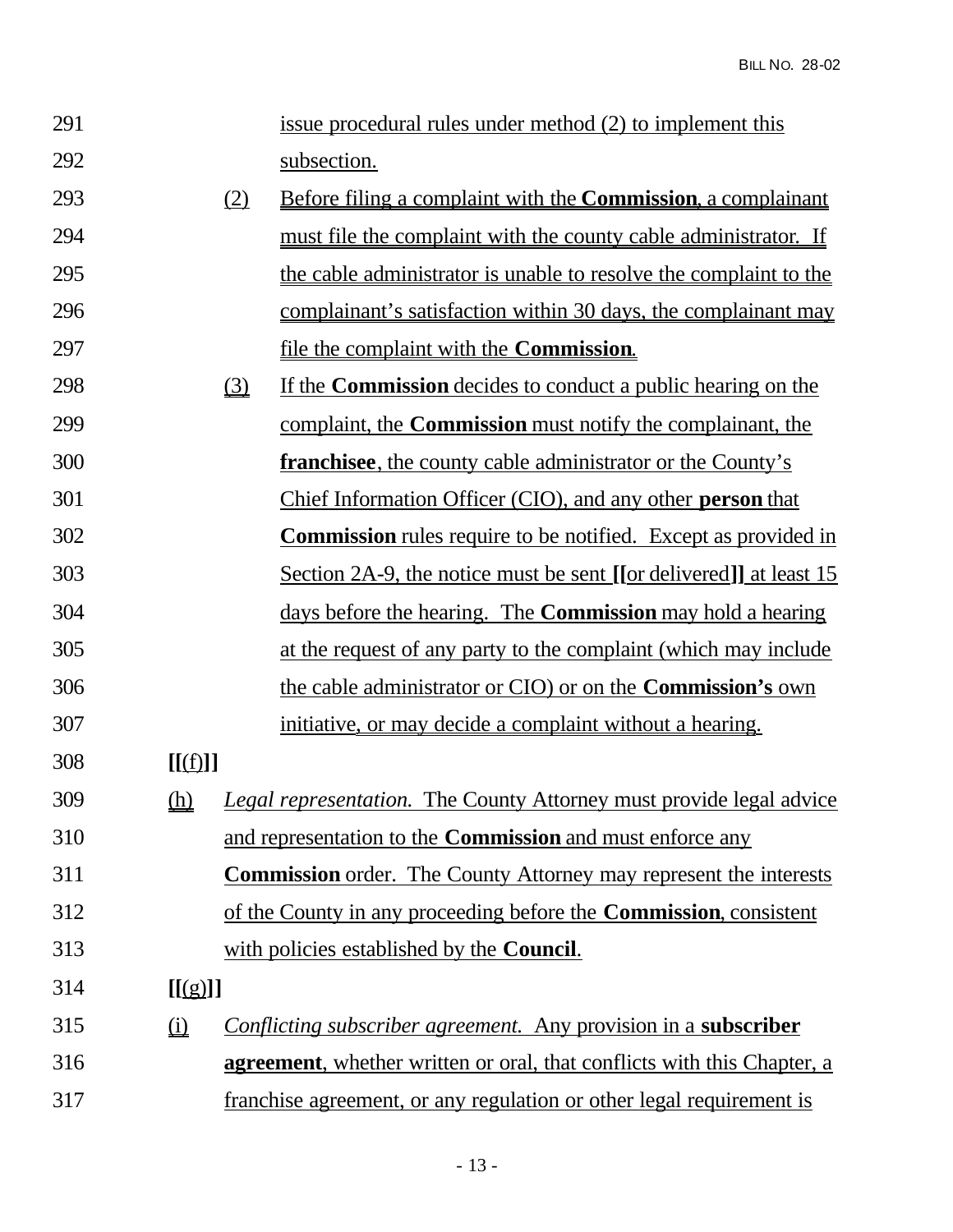| 318 |                | unenforceable. An unenforceable provision does not affect other                     |
|-----|----------------|-------------------------------------------------------------------------------------|
| 319 |                | provisions of the <b>subscriber agreement</b> that can be given effect              |
| 320 |                | without the unenforceable provision. "Subscriber agreement"                         |
| 321 |                | includes any agreement that the <b>franchisee</b> requires a <b>subscriber</b> [[1, |
| 322 |                | <u>user, or other person]] to [[sign]] agree to as a condition of receiving</u>     |
| 323 |                | cable service or any other products and services.                                   |
| 324 |                | $[(\text{h})]$ (i) Fee. The Executive may issue regulations under method (3)        |
| 325 |                | setting a reasonable fee for filing a complaint with the [[Board]]                  |
| 326 |                | <b>Commission.</b> The filer must pay the fee to the County when filing a           |
| 327 |                | complaint. The <b>Commission</b> , cable administrator, or CIO may waive            |
| 328 |                | the filing fee upon request if the fee would be a financial hardship for            |
| 329 |                | the complainant. If the parties agree to a consent order after                      |
| 330 |                | mediation, the <b>Commission</b> may refund the filing fee. The                     |
| 331 |                | <b>Commission</b> may order the losing party to pay another party's filing          |
| 332 |                | <u>fees or other reasonable expenses related to the hearing, including</u>          |
| 333 |                | attorney's fees, in addition to ordering payment of damages [[or                    |
| 334 |                | equitable relief].                                                                  |
| 335 |                | $[(i)]$ $(k)$ <i>Staff and other support.</i> The Chief Administrative Officer must |
| 336 |                | provide the services and County facilities that are reasonably                      |
| 337 |                | necessary for the <b>Commission</b> to perform its duties.                          |
| 338 | Sec. 2.        | [[Initial service]] Service-level requirements for cable                            |
| 339 | modem service. |                                                                                     |
| 340 | [[(a)          | <i>General requirement.</i> In addition to any other customer service               |
| 341 |                | requirement in a franchise, law, or rule, any person who provides                   |
| 342 |                | Internet service as a "cable service" or as any "other product or                   |
| 343 |                | service" (as those terms are defined in Code Section 8A-3, as                       |
| 344 |                | amended by this Act) must provide service that meets the following                  |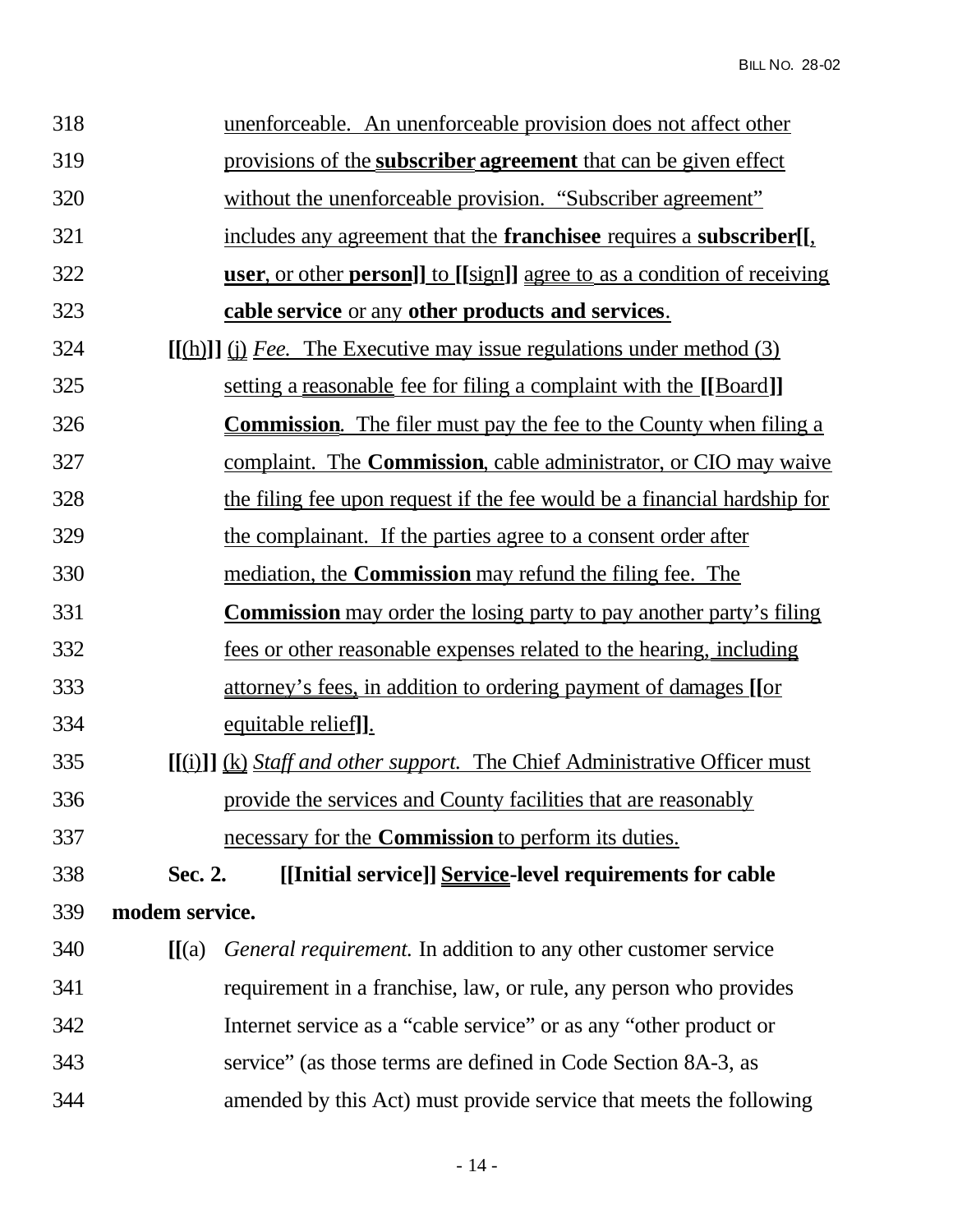| 345 |                                 | minimum functional requirements. These requirements are not                          |     |                                                                  |  |
|-----|---------------------------------|--------------------------------------------------------------------------------------|-----|------------------------------------------------------------------|--|
| 346 |                                 | intended to establish technical standards and may be satisfied using                 |     |                                                                  |  |
| 347 |                                 | any available technology. Any requirement concerning the speed or                    |     |                                                                  |  |
| 348 |                                 | <u>reliability of service applies to communications between a</u>                    |     |                                                                  |  |
| 349 |                                 | subscriber's or user's computer and a host computer controlled or                    |     |                                                                  |  |
| 350 |                                 | directly accessed by a <b>franchisee</b> , including the <b>franchisee</b> 's point- |     |                                                                  |  |
| 351 |                                 | <u>of-presence service provider.]</u>                                                |     |                                                                  |  |
| 352 | $\left[\right]$ $\left[\right]$ | <i>Modification</i> . The Cable Communications Commission may amend or               |     |                                                                  |  |
| 353 |                                 | supersede these standards at any time by regulation, as provided in                  |     |                                                                  |  |
| 354 |                                 | Chapter 8A of the Code.]]                                                            |     |                                                                  |  |
| 355 | [[(c)]                          | Functional requirements. Internet service must:                                      |     |                                                                  |  |
| 356 |                                 | (1)                                                                                  |     | provide and maintain download bandwidth of at least 1.0          |  |
| 357 |                                 |                                                                                      |     | megabits per second (Mbps), except that, during any 24-hour      |  |
| 358 |                                 |                                                                                      |     | period, the bandwidth may be less than:                          |  |
| 359 |                                 |                                                                                      | (A) | 1.0 Mbps for not more than a total of 6 hours;                   |  |
| 360 |                                 |                                                                                      | (B) | 512 kilobits per second (kbs) for not more than a total of       |  |
| 361 |                                 |                                                                                      |     | 1 hour; and                                                      |  |
| 362 |                                 |                                                                                      | (C) | 56 kbs for not more than a total of 30 minutes;                  |  |
| 363 |                                 | (2)                                                                                  |     | provide and maintain upload bandwidth of at least 128kbs for a   |  |
| 364 |                                 | total of at least 23 hours during any 24-hour period;                                |     |                                                                  |  |
| 365 |                                 | (3)                                                                                  |     | limit IP latency, during any 24-hour period, to not more than:   |  |
| 366 |                                 |                                                                                      | (A) | 60 milliseconds (ms) for more than a total of 1 hour; and        |  |
| 367 |                                 |                                                                                      | (B) | 30 ms for more than a total of 6 hours;                          |  |
| 368 |                                 | (4)                                                                                  |     | provide and maintain download capacity of at least:              |  |
| 369 |                                 |                                                                                      | (A) | 3 gigabytes $[[(Gb)]]$ $\underline{(GB)}$ in any 24-hour period; |  |
| 370 |                                 |                                                                                      | (B) | 100 [[Gb]] $\underline{GB}$ in any 28-day period;                |  |
| 371 |                                 | (5)                                                                                  |     | provide and maintain upload capacity of at least:                |  |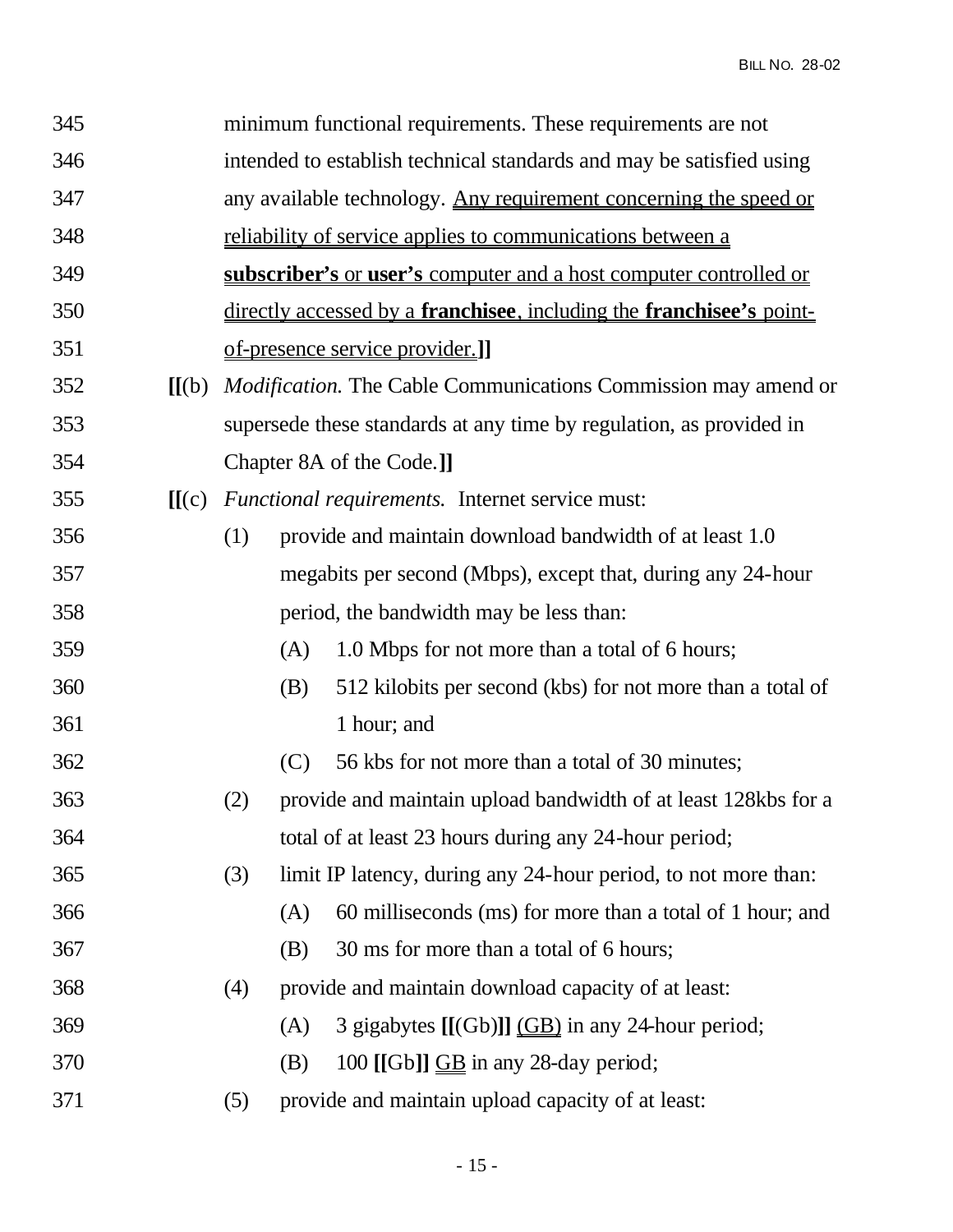|      | (A)                                                            | $2$ [[(Gb)]] $(BB)$ in any 24-hour period; and                                          |
|------|----------------------------------------------------------------|-----------------------------------------------------------------------------------------|
|      | (B)                                                            | 33 $[[(Gb)]]$ $\underline{(GB)}$ in any 30-day period;                                  |
| (6)  | provide mail servers that are available to actively accept in- |                                                                                         |
|      | bound email messages during at least 95 percent of any 1-week  |                                                                                         |
|      | period;                                                        |                                                                                         |
| (7)  |                                                                | provide mail servers that, during any 1-week period, actively                           |
|      |                                                                | attempt to send out-bound email messages:                                               |
|      | (A)                                                            | within 5 minutes during at least 95 percent of the period;                              |
|      | (B)                                                            | within 24 hours during at least 99 percent of the period;                               |
|      |                                                                | and                                                                                     |
|      | (C)                                                            | within 72 hours at all times;                                                           |
| (8)  |                                                                | provide email service that allows:                                                      |
|      | (A)                                                            | at least 5 megabytes $[[(Mb)]] \underline{(MB)}$ of storage for each                    |
|      |                                                                | mailbox;                                                                                |
|      | (B)                                                            | at least [[6]] $\frac{4}{9}$ email addresses per account;                               |
|      | (C)                                                            | messages with up to at least 100 recipients;                                            |
|      | (D)                                                            | messages that show a user-provided return address;                                      |
|      | (E)                                                            | individual mail messages of at least 1 [[Mb]] MB;                                       |
|      | (F)                                                            | a subscriber to retain on the provider's servers, up to the                             |
|      |                                                                | limit of the subscriber's allocated storage space, any in-                              |
|      |                                                                | bound or out-bound email to or from the subscriber;                                     |
| (9)  |                                                                | provide DNS root-server based responses during at least 95 of                           |
|      | any 1-week period;                                             |                                                                                         |
| (10) |                                                                | ensures that $\underline{no}$ TCP/IP [[ports are not]] <u>port is</u> blocked in either |
|      | the incoming or outgoing direction;                            |                                                                                         |
| (11) |                                                                | allows all methods of multiplexing multiple hosts onto single IP                        |
|      |                                                                | address (such as network address translation, or NAT); and                              |
|      |                                                                |                                                                                         |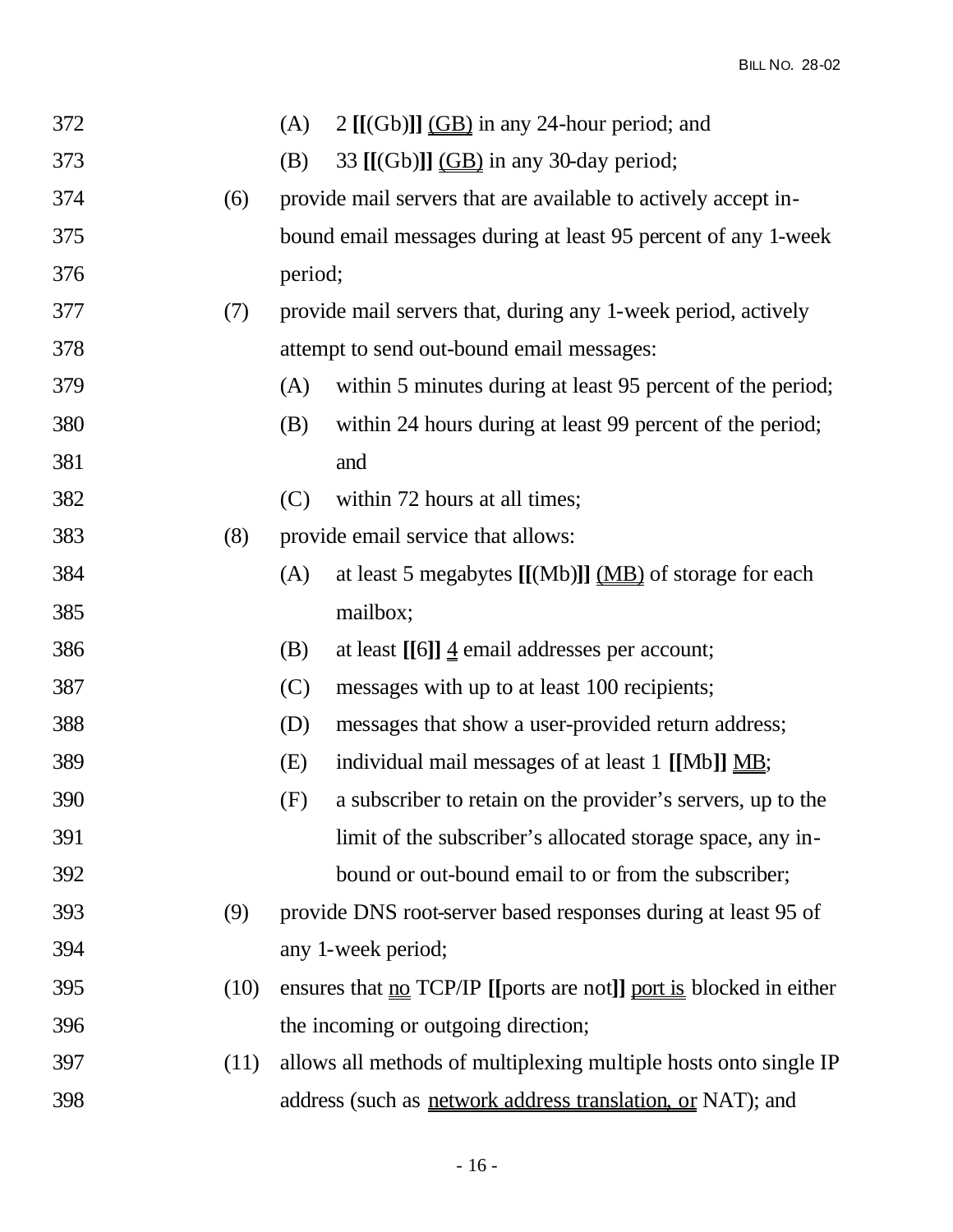BILL NO. 28-02

| 399 |                          | allow all subscribers to use any method of sending and<br>(12)                     |
|-----|--------------------------|------------------------------------------------------------------------------------|
| 400 |                          | receiving encrypted or encapsulated data (such as those                            |
| 401 |                          | generated by a virtual private network, or VPN).]                                  |
| 402 |                          | <u>The County Executive must issue regulations under method (2) establishing</u>   |
| 403 |                          | minimum cable modem service levels that a <b>franchisee</b> must provide. The      |
| 404 |                          | regulations supersede any less-stringent requirements in a franchise or subscriber |
| 405 | agreement.               |                                                                                    |
| 406 | Sec. 3.                  | <b>Transition.</b>                                                                 |
| 407 | $\Pi(a)$                 | An individual who is a member of the Cable Communications                          |
| 408 |                          | Advisory Committee when this Act takes effect is a member of the                   |
| 409 |                          | Cable Communications Commission. The term of the Commissioner                      |
| 410 |                          | expires when the member's term on the Committee would have                         |
| 411 |                          | expired.]]                                                                         |
| 412 | $\mathbf{H}(\mathbf{b})$ | In applying any law or policy that limits the number of consecutive or             |
| 413 |                          | cumulative terms of a member or officer of the Commission, an                      |
| 414 |                          | individual who became a Commissioner under subsection (a) is                       |
| 415 |                          | deemed to have been appointed and approved as a Commissioner on                    |
| 416 |                          | the date this Act takes effect, without regard to any prior service on             |
| 417 |                          | the Advisory Committee, to fill the remainder of the term described in             |
| 418 |                          | subsection (a).]                                                                   |
| 419 | [[(c)]                   | Before the Council approves the appointment of any other member of                 |
| 420 |                          | the Commission, the Executive must designate the initial term of the               |
| 421 |                          | member as 1, 2, or 3 years, so that not more than one-third of                     |
| 422 |                          | Commission member terms will expire in the same year.]                             |
| 423 | [[(d)]]                  |                                                                                    |
| 424 |                          | This Act applies to each current or future franchise, franchisee,                  |
| 425 |                          | [[user]] subscriber, or other person subject to the requirements of the            |